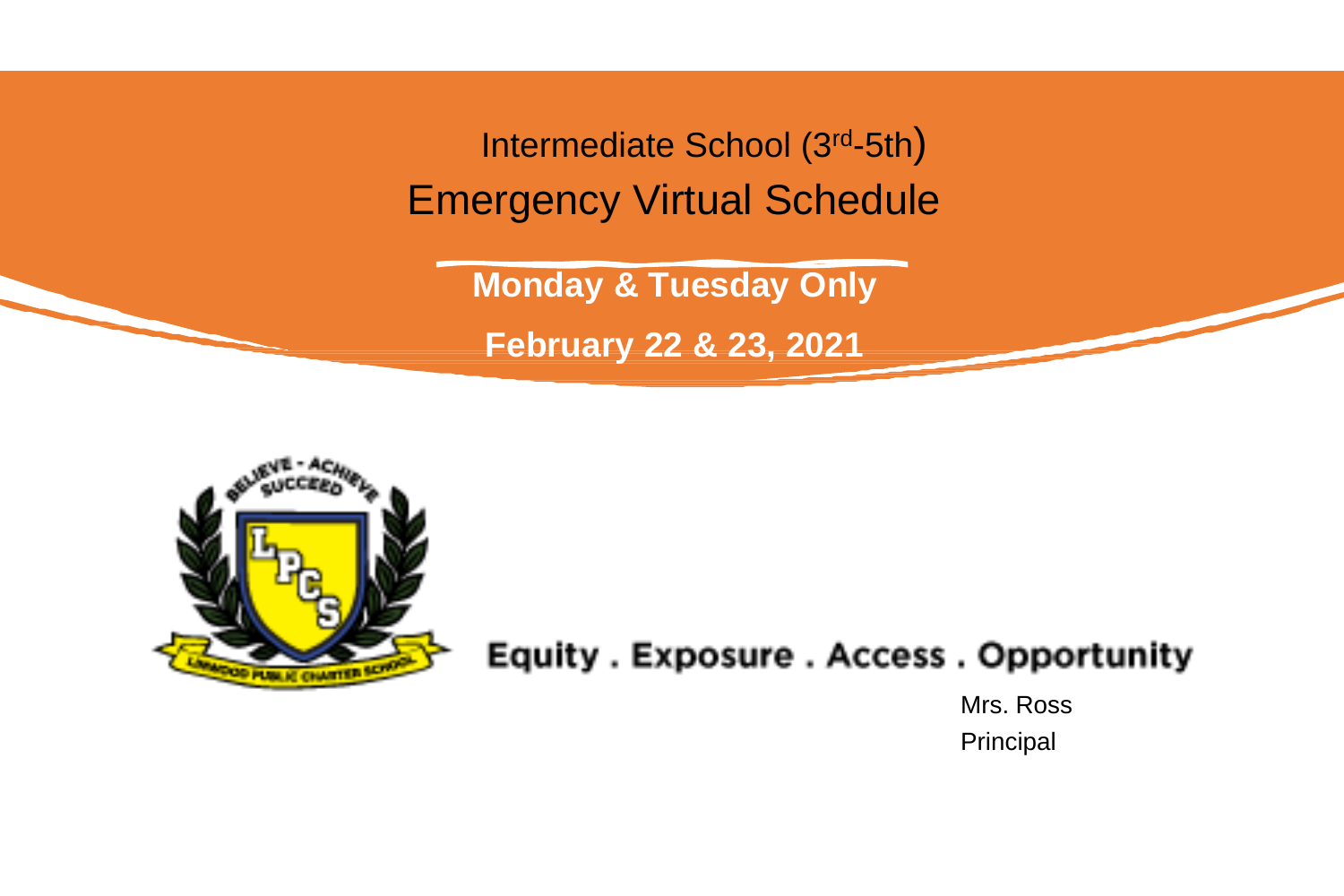## **3rd-5th Grade**

### **February 22-23, 2021-ONLY**

### **Student Virtual Instructional Flow**

| <b>Class Start Time</b>                                                                                         | <b>Schedule</b>                                                                         |
|-----------------------------------------------------------------------------------------------------------------|-----------------------------------------------------------------------------------------|
| 7:50-8:00 am<br><b>Zoom information is located in Google</b><br><b>Classroom OR contact homeroom</b><br>teacher | Homeroom- All students should log<br>into their HOMEROOM teacher's Zoom<br>account.     |
| 8:00-9:00 am                                                                                                    | 1st Period                                                                              |
| $9:00 - 10:00$ am                                                                                               | 2nd Period                                                                              |
| 10:00-11:00 am                                                                                                  | <b>3rd Period</b>                                                                       |
| 11:00-12:00 pm                                                                                                  | <b>4th Period</b>                                                                       |
| 12:00-1:00 pm                                                                                                   | <b>LUNCH</b>                                                                            |
| $1:00-1:30$ pm                                                                                                  | <b>IRLA: Log into SCHOOLPACE or SCHOLASTIC</b><br>and read independently for 30 minutes |
| 1:30- $2:00 \text{ pm}$                                                                                         | <b>MATH: Log into IXL or ZEARN to complete</b><br>30 minutes of math practice           |
| $2:00 - 3:30$ pm                                                                                                | <b>Teacher Office Hours: Teachers are</b><br>available to offer 1:1 support             |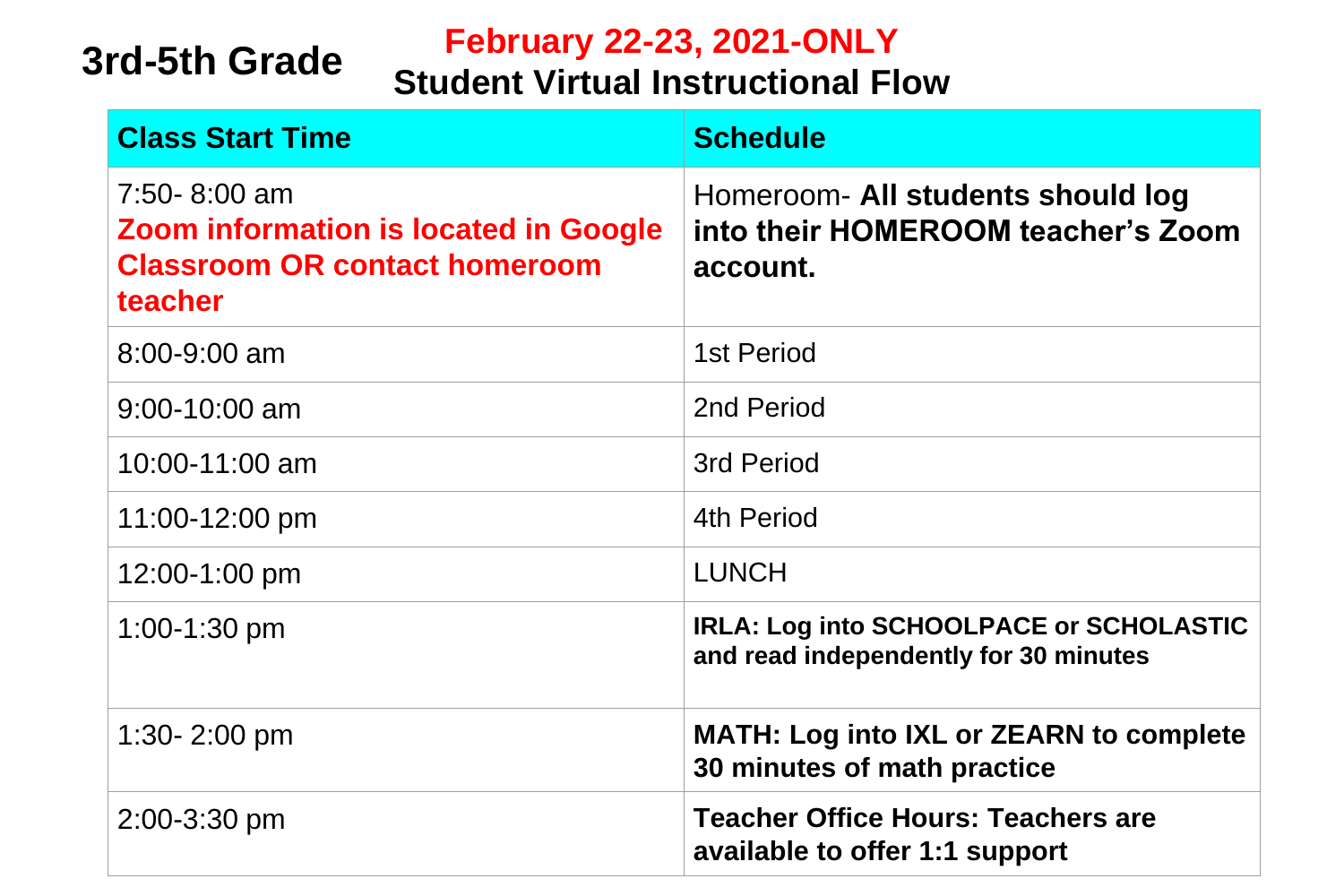### **3rd-5th Grade TEACHER Virtual Instructional Flow**

| <b>Class Start Time</b> | <b>Schedule</b>                                                 |
|-------------------------|-----------------------------------------------------------------|
| $7:50 - 8:00$ am        | <b>Teachers should log into their HOMEROOM</b><br>Zoom account. |
| 8:00-9:00 am            | <b>1st Period</b>                                               |
| $9:00 - 10:00$ am       | 2nd Period                                                      |
| 10:00-11:00 am          | <b>3rd Period</b>                                               |
| 11:00-12:00 pm          | <b>4th Period</b>                                               |
| 12:00-1:00 pm           | <b>LUNCH</b>                                                    |
| $1:00 - 2:00$ pm        | <b>Grade Level Meeting- Team Lead Zoom</b>                      |
| 2:00-3:30 pm            | <b>Teacher Office Hours</b>                                     |
|                         |                                                                 |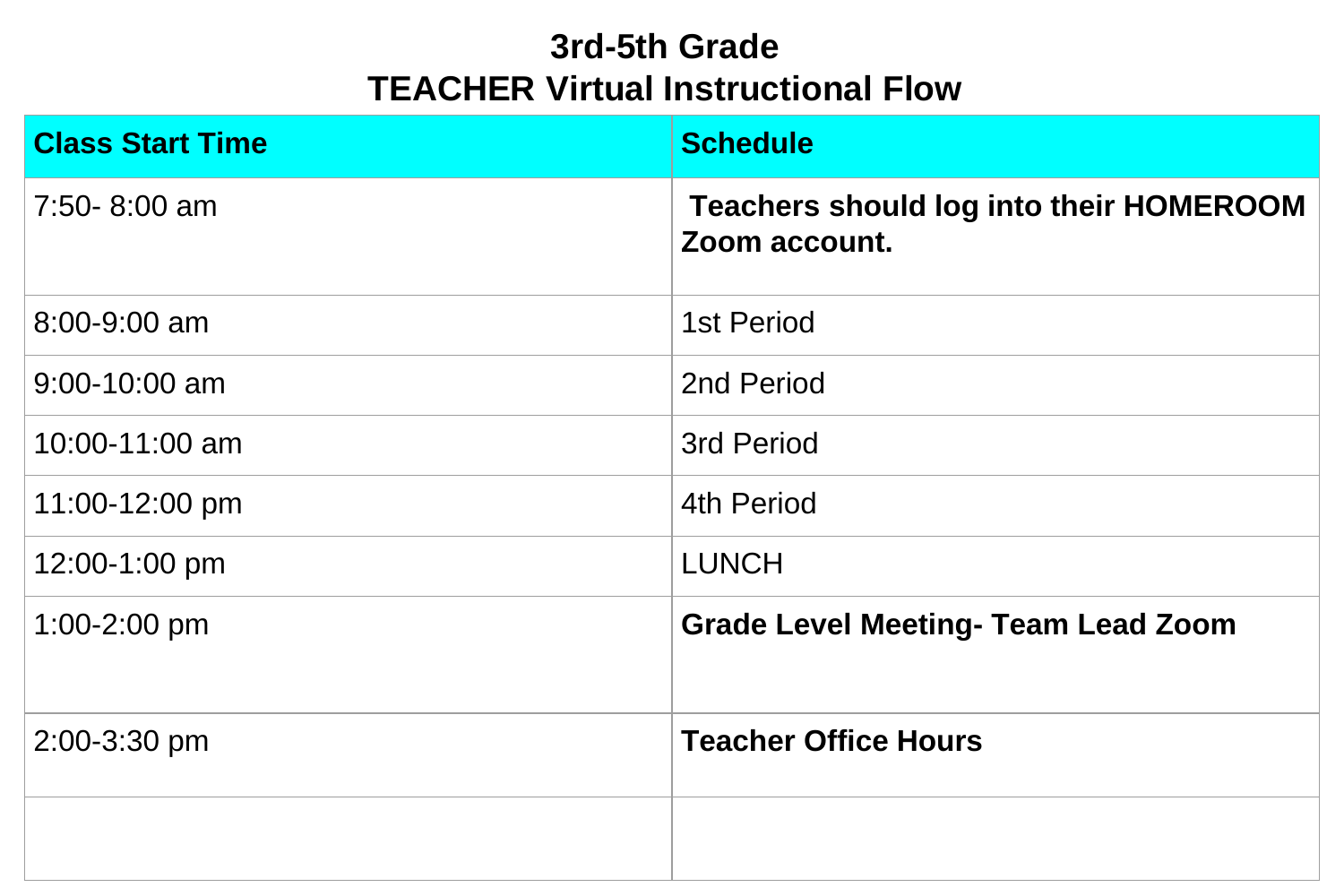#### Grade Level Teachers & Support Staff Assignments

| <b>Homeroom Class</b> | <b>Support Staff</b> |
|-----------------------|----------------------|
| Ms. Dobin             | Mr. Taylor           |
| Ms. Pickerel          | Mrs. Wilson          |
| Mrs. Volson           | Mr. Brown            |
| Ms. Williams          | Ms. Snyder           |

**Support Staff must log into the assigned homeroom teachers Zoom room from 8:00- 12:00 noon to offer support.**

| <b>Homeroom Class</b> | <b>Support Staff</b> | <b>STUDENT MANAGEMENT:</b><br><b>Mr. Taylor will rotate</b>                        |
|-----------------------|----------------------|------------------------------------------------------------------------------------|
| Ms. MacDonald         | Mrs. Hall/ Mr. Quick | through the 3rd grade<br>ZOOM rooms.                                               |
| Ms. McNeal            | Mrs. Latin           | <b>Mr. Fielding will rotate</b><br>through the 4 <sup>th</sup> grade               |
| Mr. Oliver            | Ms. Law              | ZOOM rooms.                                                                        |
| Ms. Richmond          | <b>Coach Boyd</b>    | <b>Mr. Rollins will rotate</b><br>through the 5 <sup>th</sup> grade<br>ZOOM rooms. |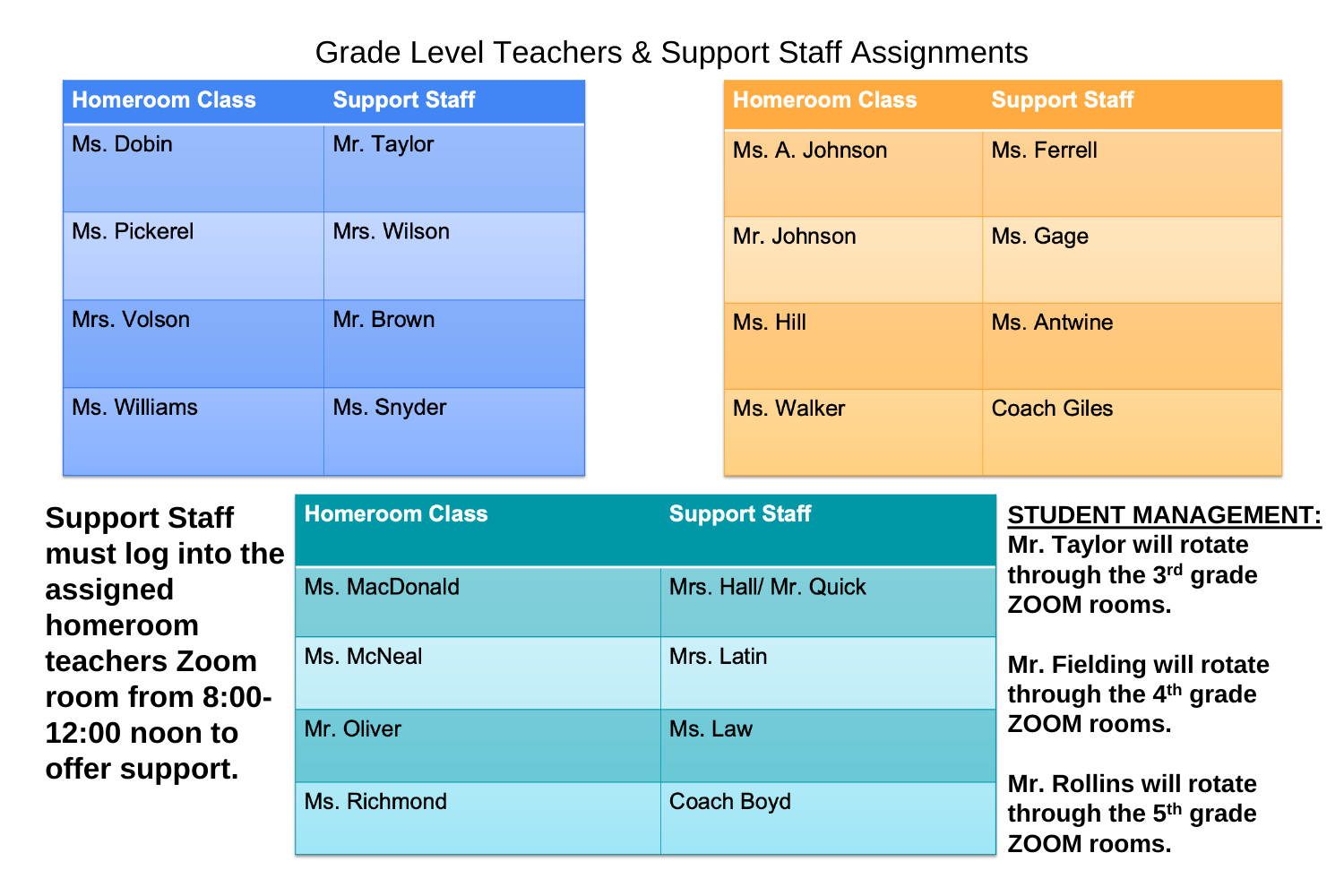# **LPCS Virtual Norms & Agreements**

- Students MUST:
- ●Log into Zoom on time
- Remain logged on for ALL classes
- ●Have supplies/ books
- ●Wear uniform shirt
- ●Keep camera on
- ●Remain in camera view
- ●Actively participate
- ●Treat teacher and classmates with respect
- ●STUDENTS SHOULD COMPLETE THEIR OWN ASSIGNMENTS & TESTS

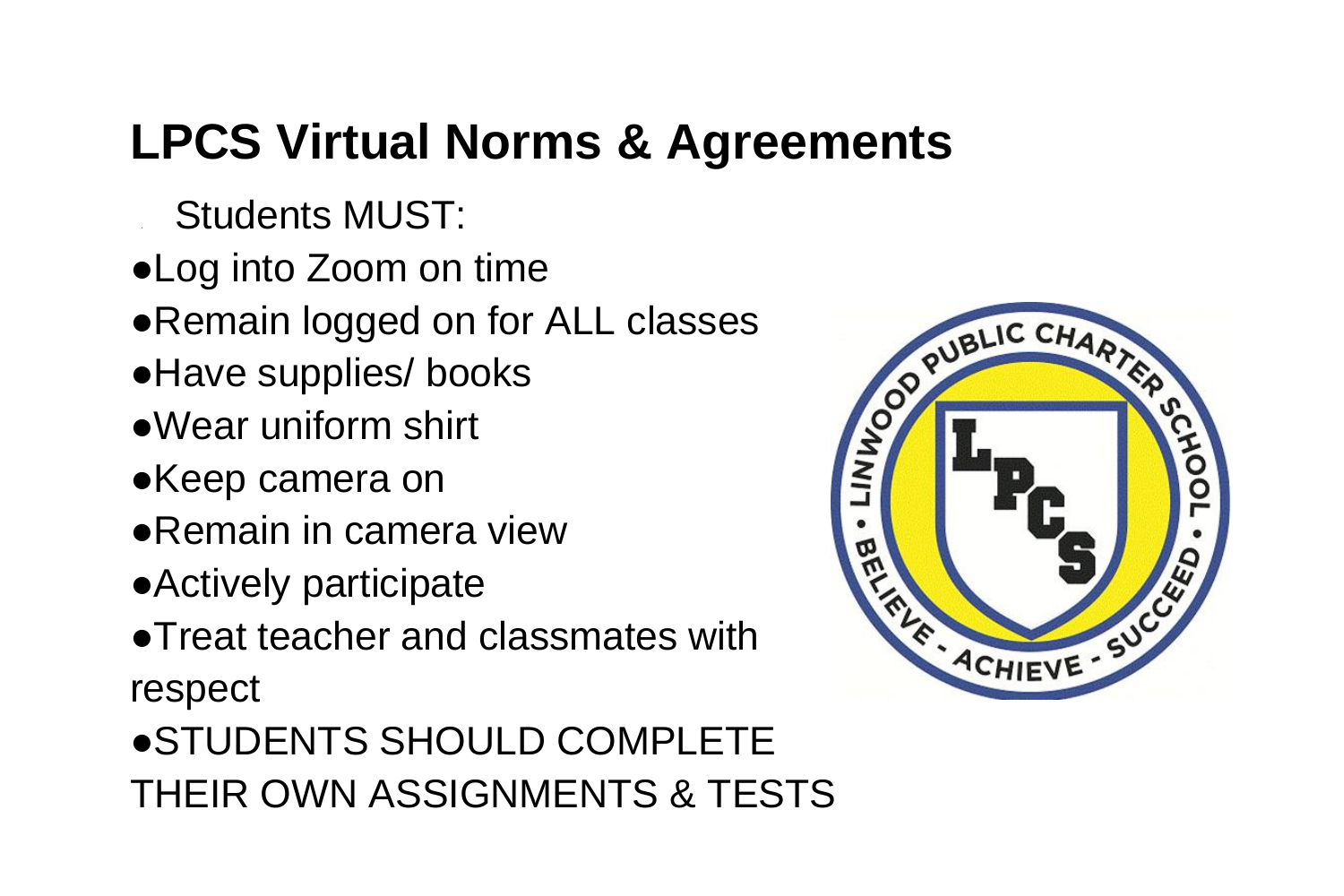Attendance Agreements & Expectations

- ●**Log into ZOOM 10 minutes before class begins (7:50am)**
- ●**After 10 minutes- TARDY (8:10am)**
- ●**EXCUSED ABSENCE- information must be submitted to**
- **Registrar (front office) & Teacher within 2 days of the absence.**

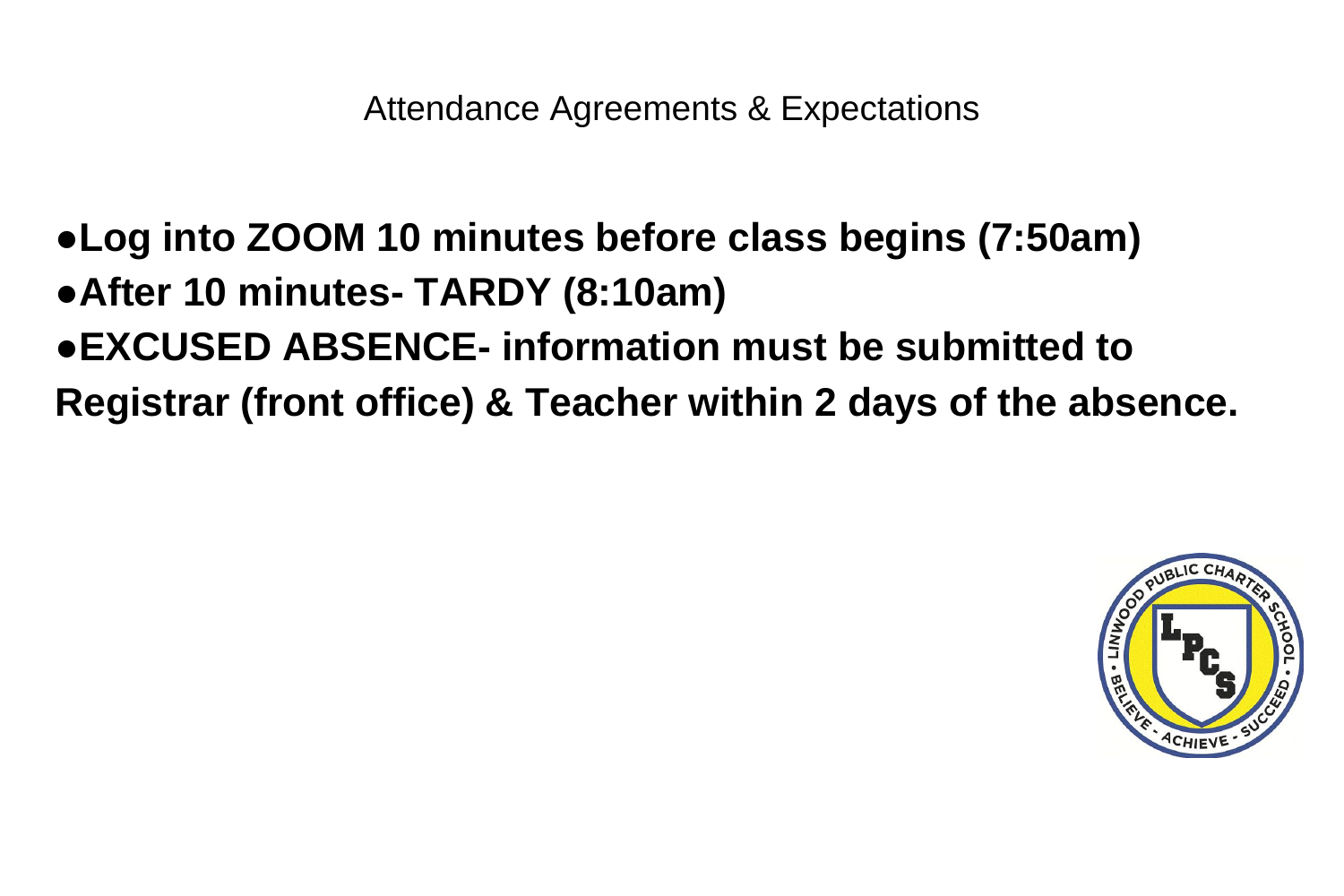## **Things to consider…**

- Please show grace to our students and families over the next couple of days. We don't know what they may be struggling with at this time, **so please be aware of your tone and interpersonal communication on Zoom.**
- Ask students to turn on their camera and give students the option to create a virtual background. They can only use the virtual background provided by ZOOM.
- Use this time to remediate or reteach a skill or standard that students have not yet mastered as identified by a recent assessment: ANET, focus quiz, etc.
- Use your grade level team time to conduct wellness checks on your students Support staff should assist with wellness checks
- **Be sure to share virtual schedule and student instructional flow with parents via GroupMe, RemindMe, text, email and upload it to your Google classroom by 5:00pm Sunday, February 21, 2021.**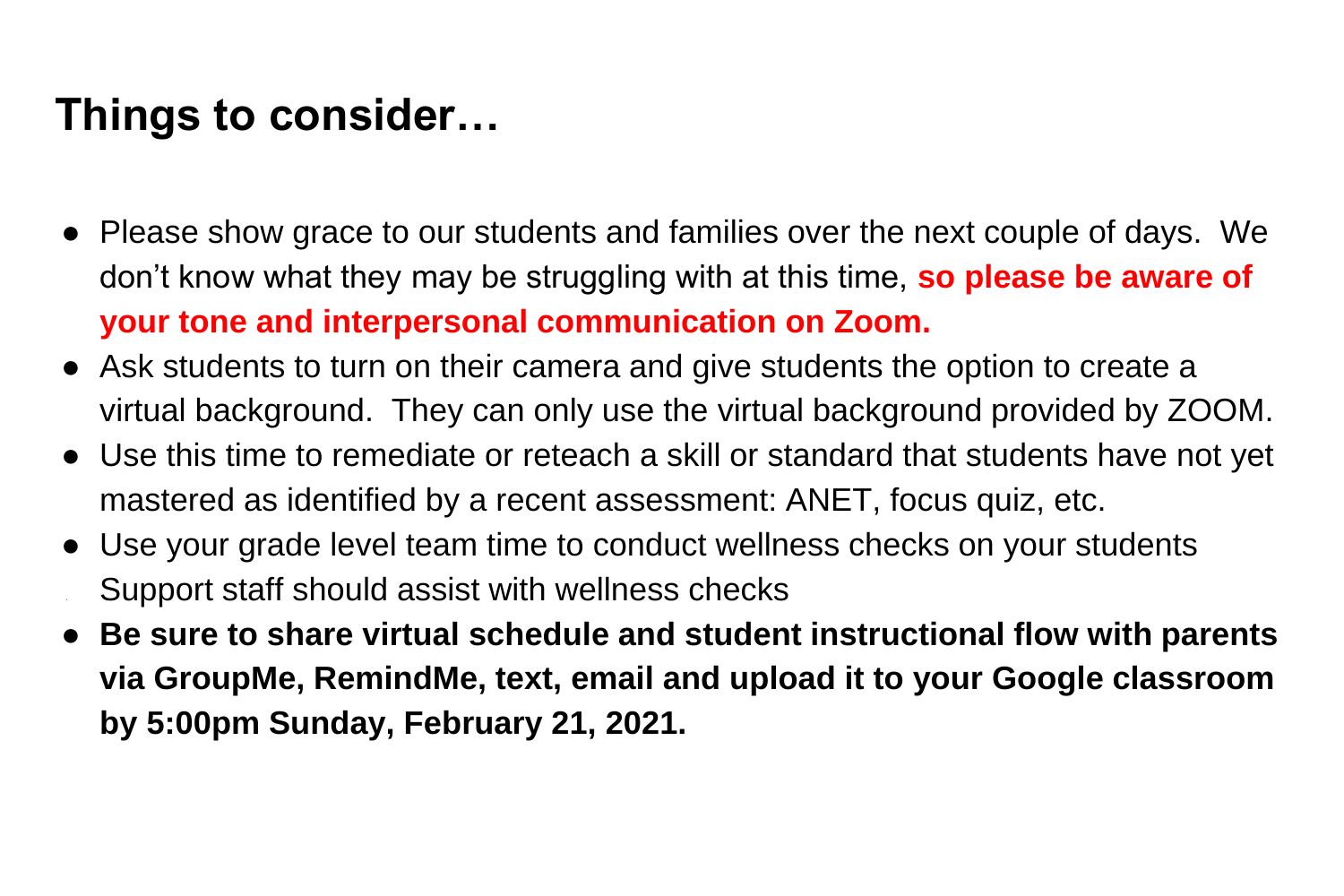

## **3rd Grade**



**AM Student and PM students will log into their HOMEROOM teachers zoom room from 8:00 am- 12:00 noon. Teachers will rotate to each of the Zoom rooms.**

| <b>ZOOM CALL INFORMATION</b>         |                                                 |  |
|--------------------------------------|-------------------------------------------------|--|
| <b>Teacher</b>                       | <b>Zoom ID &amp; Passcode</b>                   |  |
| <b>Ms. Williams (Social Studies)</b> | Meeting ID: 582 635 7332<br>Passcode: 08011991  |  |
| <b>Ms. Pickerel (Science)</b>        | Meeting ID: 225 000 1875<br>Passcode: science   |  |
| <b>Ms. Dobin (ELA)</b>               | Meeting ID: 936 921 4294<br>Passcode: 3rdgrade1 |  |
| <b>Mrs. Volson (Math)</b>            | Meeting ID: 299 979 6767<br>Passcode: math      |  |
| GOOGLE CLASSROOM / CHROMEBOOK LOG IN |                                                 |  |
| Email                                | firstinitiallastname26@linwoodcharter.org       |  |
|                                      | Example: jbrown26@linwoodcharter.org            |  |
| Password                             | pcs2021                                         |  |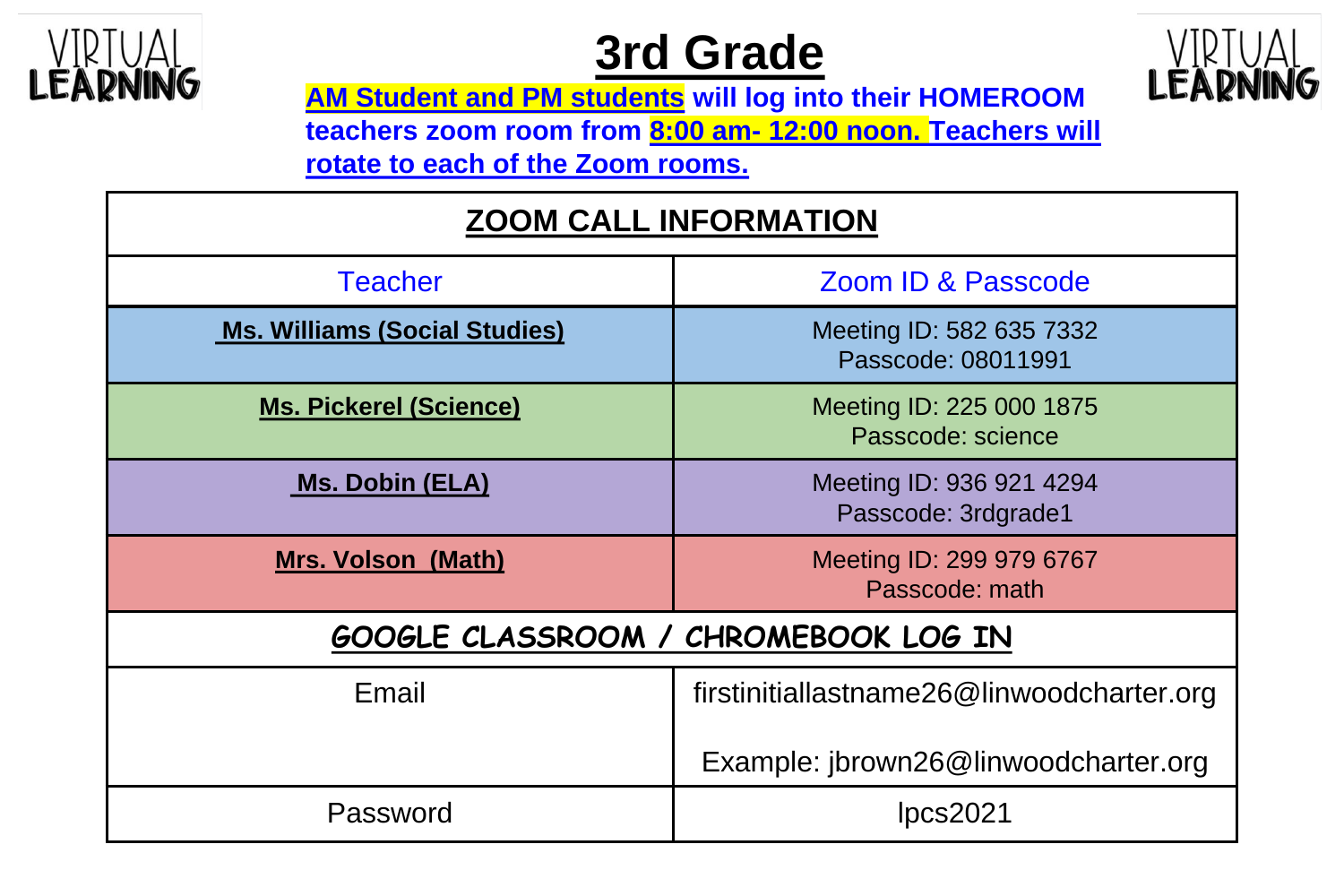

## **4th Grade**



**AM Student and PM students will log into their HOMEROOM teachers zoom room from 8:00 am- 12:00 noon. Teachers will rotate to each of the Zoom rooms.**

| <b>ZOOM CALL INFORMATION</b>                |                                               |  |
|---------------------------------------------|-----------------------------------------------|--|
| <b>Teacher</b>                              | <b>Zoom ID &amp; Passcode</b>                 |  |
| <b>Ms. Alexus (Social Studies)</b>          | Meeting ID: 606 318 3898<br>Passcode: ss2020  |  |
| <b>Johnson (Science)</b>                    | Meeting ID: 792 434 9062<br>Passcode: sci2020 |  |
| <b>Hill (ELA)</b>                           | Meeting ID: 898 434 7668<br>Passcode: ELA     |  |
| <b>Walker (Math)</b>                        | Meeting ID: 562 014 9769<br>Passcode: math    |  |
| <b>GOOGLE CLASSROOM / CHROMEBOOK LOG IN</b> |                                               |  |
| Email                                       | firstinitiallastname25@linwoodcharter.org     |  |
|                                             | Example: jbrown25@linwoodcharter.org          |  |
| Password                                    | Ipcs2021                                      |  |